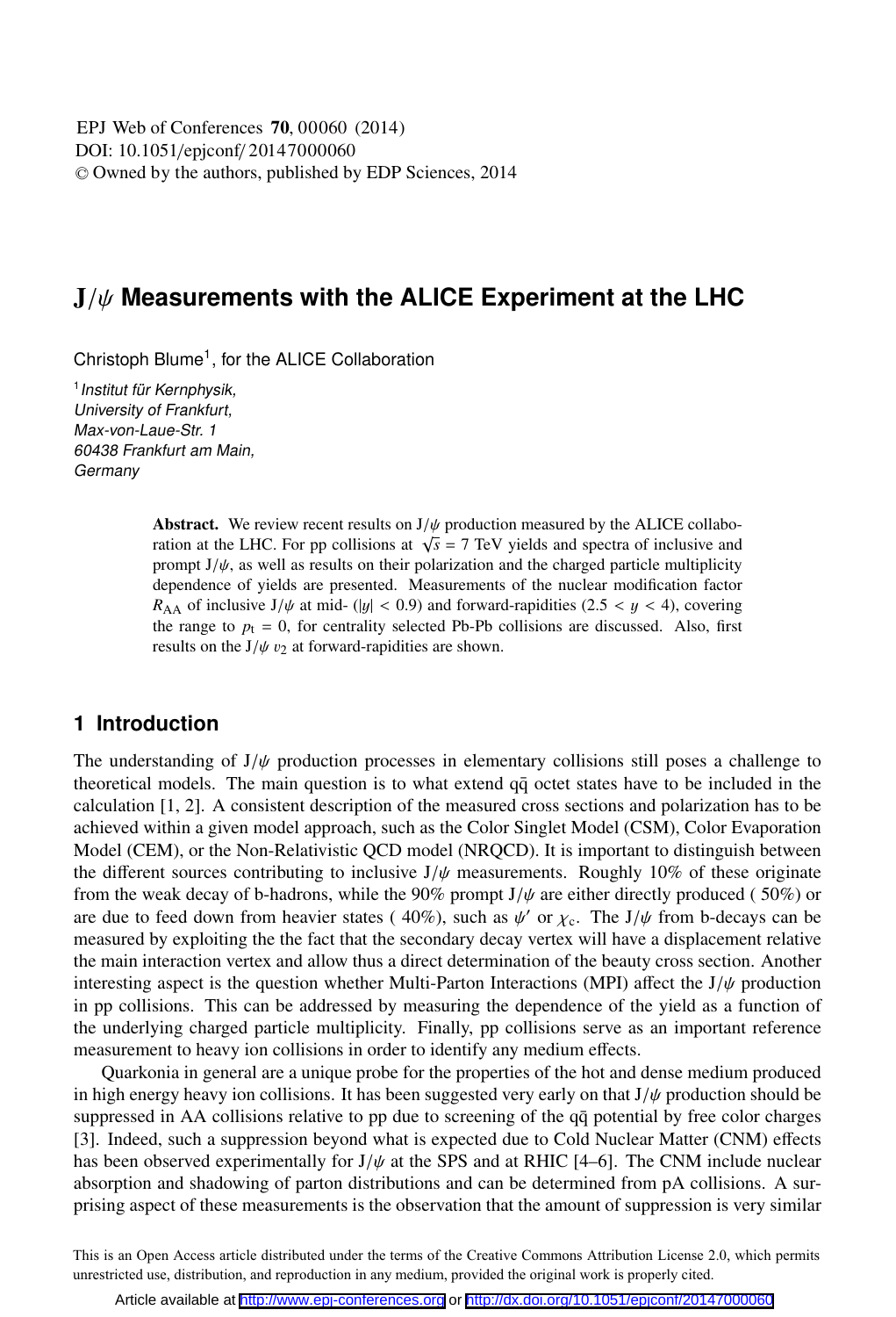

**Figure 1.** The differential J/ $\psi$  cross section for pp collisions at  $\sqrt{s} = 7$  TeV as a function of transverse momentum  $d^2 \sigma_{J/\psi}/dp_t dy$  measured at midrapidity (|y| < 0.9) and at forward rapidity (2.5 < y < 4) (left panel) and as a function of rapidity  $d\sigma_{J/\psi}/dy$  [11]. The ALICE results are compared to data from the other LHC experiments [12–14], obtained in similar rapidity ranges.

at SPS and RHIC, despite the clearly different energy densities. In addition, a larger suppression at forward rapidities than at mid-rapidity has been seen at RHIC. These findings have led to the idea that in addition to suppression also regeneration mechanisms might play a role at higher energies where the number of produced  $c\bar{c}$  pairs is large [7, 8]. This regeneration might happen throughout the evolution of the Quark-Gluon Plasma (QGP) [9] or statistically at hadronization [10] and counteracts the suppression within a QGP.

ALICE is capable of measuring  $J/\psi$  at mid-rapidity (|y| < 0.9) with the detectors of the central barrel (ITS, TPC, TRD) via the di-electron decay channel. Electrons are identified using the particle identification capabilities of TPC, TRD, and TOF. In addition, secondary vertices of  $B \rightarrow J/\psi$  decays can be localized with the help of the ITS. At forward rapidities (2.5  $\lt y \lt 4$ ) J/ $\psi$  are detected with muon arm via their di-muon decay channel. Hadrons are suppressed by an absorber of ten interaction lengths thickness and the muons passing through it are tracked by several layers of pad chambers. A trigger on single and di-muons allows the collection of a high statistics  $J/\psi$  sample. The acceptance covers in both cases, central barrel and muon arm, the region of low  $J/\psi$  transverse momenta down to  $p_t = 0$ .

## **2 pp Collisions**

Figure 1 shows the J/ $\psi$  spectra measured for pp collisions at  $\sqrt{s} = 7$  TeV [11]. The presented data correspond to an integrated luminosity of 5.6  $nb^{-1}$  (15.6  $nb^{-1}$ ) for the di-electron (di-muon) measurement. A good agreement of the  $p_t$  spectrum at forward rapidity with the corresponding measurement by the LHCb collaboration [13] is found. Due to the coverage of the low  $p_t$  region, the data at midrapidity complement the results by the ATLAS and CMS experiments for higher  $p_t$  [12, 14]. Therefore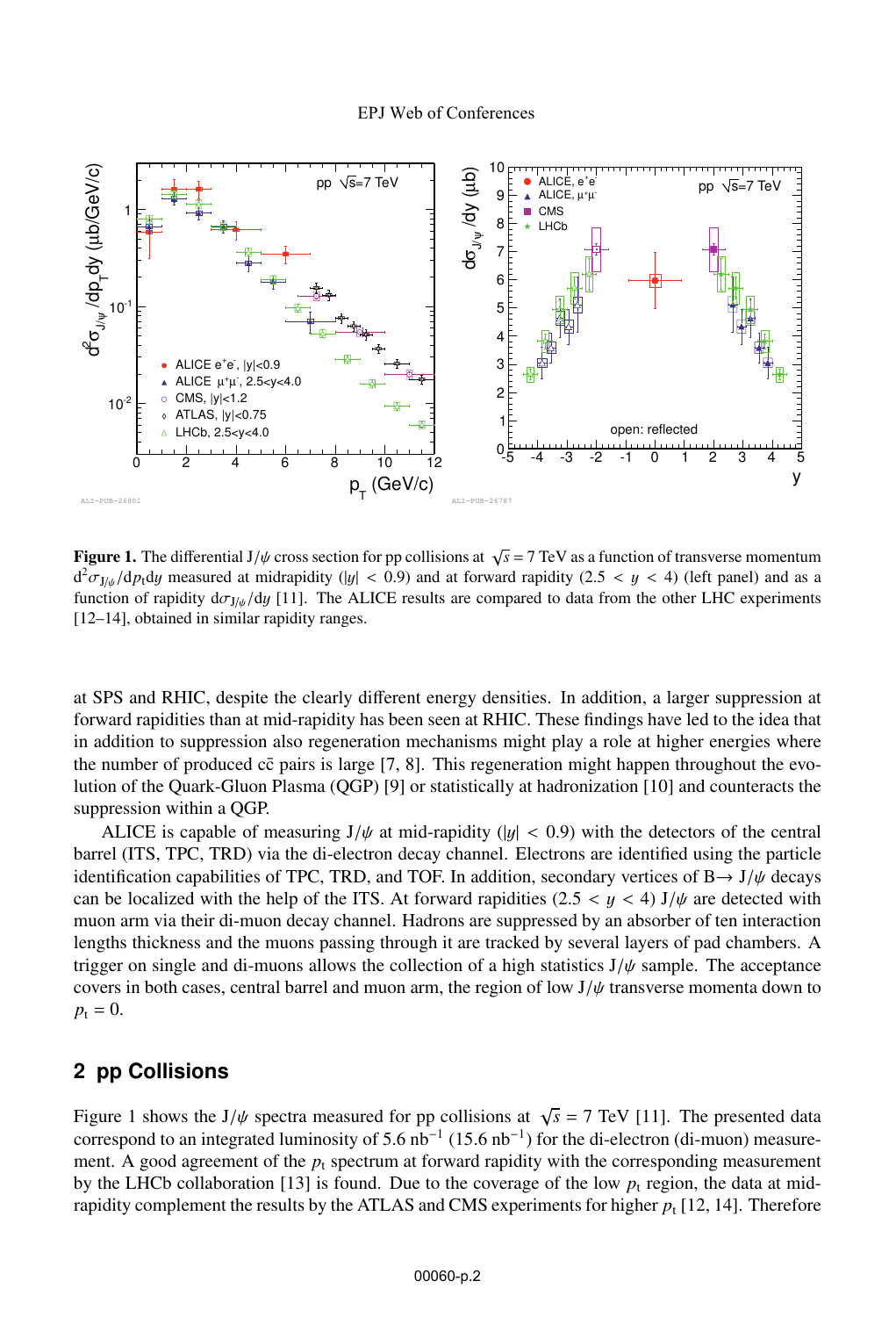#### ICFP 2012



**Figure 2.** Left: The fraction of  $J/\psi$  from the decay of b-hadrons as a function of  $p_t$  [16] together with results from ATLAS [14] and CMS [17] in pp collisions at  $\sqrt{s}$  = 7 TeV. Right: The differential cross section of prompt  $J/\psi$  as a function of  $p_t$  compared to results from ATLAS [14] and CMS [17] at mid-rapidity and to theoretical calculations [18–20].

they allow to fill the gap in der  $J/\psi$  rapidity distribution (right panel of Fig. 1) and a determination of the integrated cross section is possible.

The same measurement has been performed for pp collisions at  $\sqrt{s}$  = 2.76 TeV, although in the di-electron case based only on a limited integrated luminosity due to the brevity of the run  $(1.1 \text{ nb}^{-1})$ for  $J/\psi \to e^+e^-$ , 19.9 nb<sup>-1</sup> for  $J/\psi \to \mu^+\mu^-$  [15]. Since these data serve as a reference for the determination of the nuclear modification factor  $R_{AA}$  in heavy ion collisions, they currently limit the achievable statistical and systematic errors on  $R_{AA}$ .

The fraction of  $J/\psi$  originating from decays of beauty hadrons  $f_B$  is extracted from fits with simulated templates to distributions of the pseudo-proper decay length

$$
x = \frac{c L_{xy} m_{J/\psi}}{p_t^{J/\psi}} \quad \text{with} \quad L_{xy} = \vec{L} \, \vec{p}_t^{J/\psi} / p_t^{J/\psi}, \tag{1}
$$

where  $\vec{L}$  is the vector pointing from the primary to the decay vertex. The left panel of Fig. 2 shows the resulting  $p_t$  dependence of  $f_B$  at mid-rapidity in pp collisions at  $\sqrt{s} = 7$  TeV. Due to its unique acceptance at very low  $p_t$ , ALICE allows to determine  $f_B$  down to  $p_t > 1.3$  GeV/*c*. At higher  $p_t$  a good agreement with data by the ATLAS [14] and CMS [17] collaborations is found. Combining the measurement of  $f_B(p_t)$  with the  $p_t$  spectrum of inclusive  $J/\psi$  (left panel Fig. 1) yields the corresponding spectrum of prompt  $J/\psi$  (right panel of Fig. 2). The data match the NLO NRQCD calculations which include color singlet as well as octet contributions [18–20]. However, the theory is below the measurements by roughly an order of magnitude, if only the color singlet part is considered.

Another observable that can help to discriminate between the different theory approaches is the  $J/\psi$  polarization. ALICE measures it via the distributions of the polar angle  $\theta$  and the azimuthal angle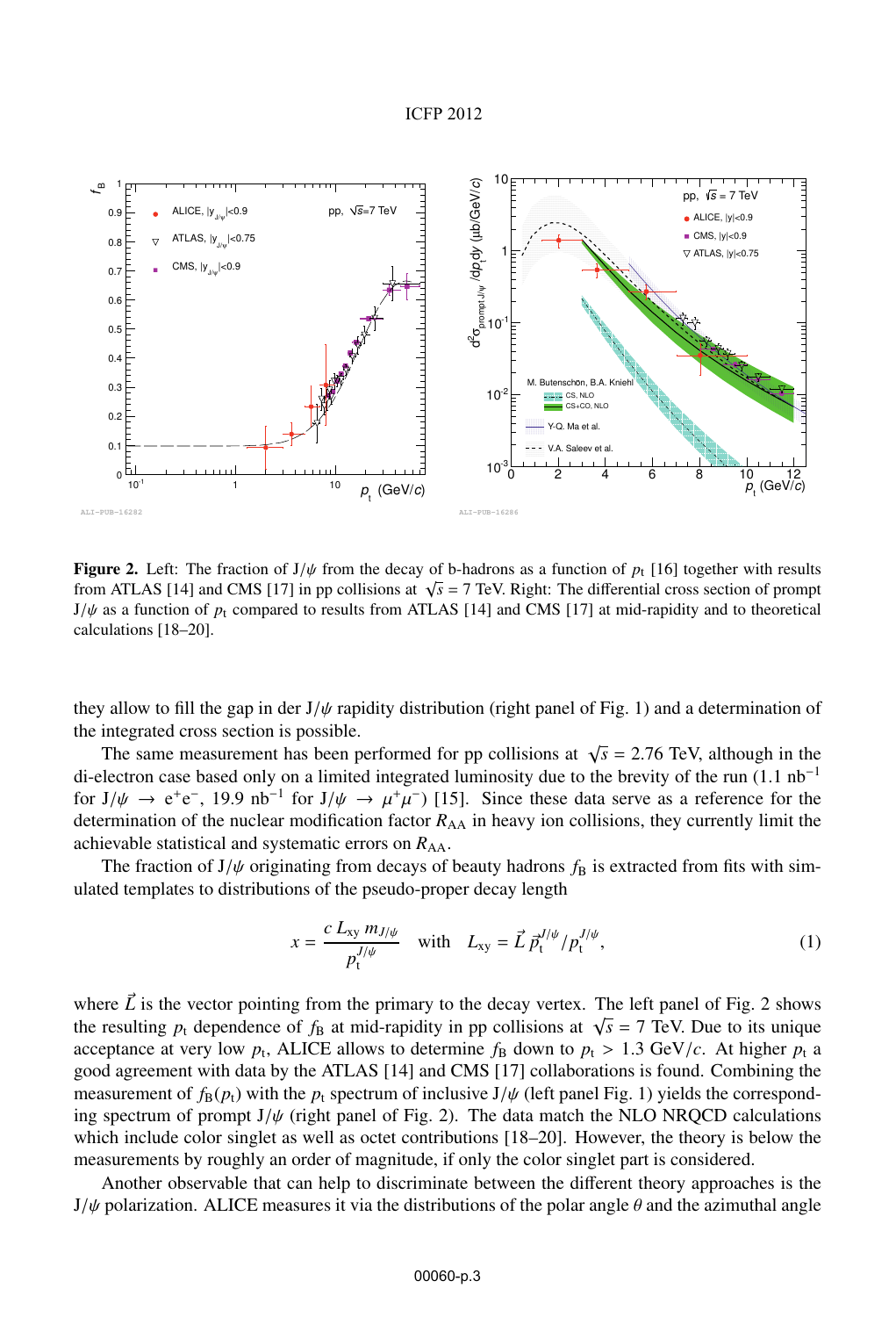

**Figure 3.** Left: The acceptance corrected angular distributions for the J/ $\psi$  decay muons in the range 2 <  $p_1$  < 3 GeV/*c*. The simultaneous fit to the results in the Collins-Soper and helicity frames is also shown. Right:  $\lambda_{\theta}$ and  $\lambda_{\phi}$  as a function of  $p_t$  for inclusive J/ $\psi$ , measured in the helicity (closed squares) and Collins-Soper (open circles) frames [21].

 $\phi$  of the decay muons at forward rapidities (2.5 < y < 4) in the  $p_t$  range 2 - 8 GeV/*c* [21]

$$
W(\cos \theta) \propto \frac{1}{3 + \lambda_{\theta}} (1 + \lambda_{\theta} \cos^2 \theta) \quad \text{and} \quad W(\phi) \propto 1 + \frac{2\lambda_{\phi}}{3 + \lambda_{\theta}} \cos 2\phi. \tag{2}
$$

An example for the fits, which are performed in the Collins-Soper and the helicity frame, is shown in the left panel of Fig. 3. The  $p_t$ -dependence of the resulting values for  $\lambda_\theta$  and  $\lambda_\phi$  is shown in the right panel of Fig. 3. All values are found to be close to zero. It should be pointed out that these fits are for inclusive  $J/\psi$ , i.e. they contain the contributions from  $\psi'$ -,  $\chi_c$ -, and b-decays.

The interplay between processes on soft and hard scales can be investigated by studying the dependence of the  $J/\psi$  yield on the charge particle multiplicity of the underlying event. The latter is dominated by soft processes, which usually require a modeling of MPI in order to achieve a proper theoretical description, and thus probes the impact parameter of the pp collision. ALICE has measured the relative J/ $\psi$  yield as a function of  $dN_{ch}/d\eta$  up to four times the mean multiplicity of  $\langle dN_{ch}/d\eta \rangle = 6.01 \pm 0.01(stat.)^{+0.20}_{-0.12}(syst.)$  [22]. As shown in Fig. 4 an almost linear increase of the J/ $\psi$ yield is observed, both at mid-rapidity and at forward rapidities, while  $dN_{ch}/d\eta$  is determined in both cases around mid-rapidity ( $|\eta| < 1$ ). Such a behavior is not seen in Monte Carlo models as Pythia6.4, if only  $J/\psi$  from hard productions processes are considered. In this case the  $J/\psi$  yield is essentially independent from the charged particle multiplicity of the underlying event. The experimental finding suggests that MPI affect also processes on a harder scale, such as  $J/\psi$  production [23], and thus introduce an impact parameter dependence even in elementary pp collisions [24].

## **3 Pb-Pb Collisions**

The nuclear modification factor, defined as

$$
R_{\rm AA} = \frac{\mathrm{d}^2 N_{\rm J/\psi}^{\rm AA} / (\mathrm{d} p_{\rm t} \mathrm{d} y)}{\langle T_{\rm AA} \rangle \mathrm{d}^2 \sigma_{\rm J/\psi}^{\rm pp} / (\mathrm{d} p_{\rm t} \mathrm{d} y)},\tag{3}
$$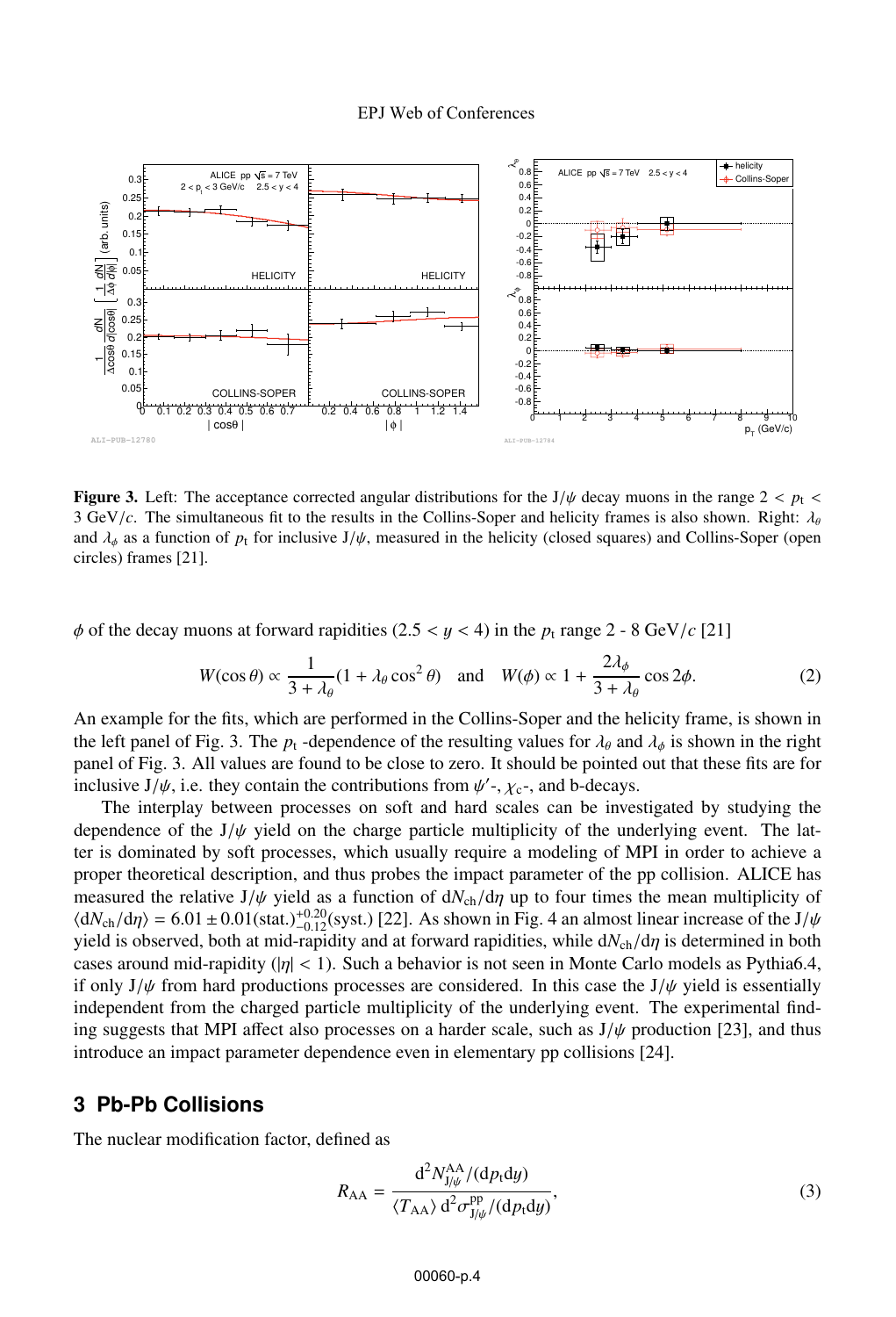ICFP 2012



Figure 4. <sup>J</sup>/ψ yield d*N*J/ψ/d<sup>y</sup> as a function of the charged particle multiplicity densities at mid-rapidity d*N*ch/dη. Both values are normalized by the corresponding value for minimum bias pp collisions ( $\langle \frac{dN_{J/\psi}}{dy} \rangle$ ,  $\langle \frac{dN_{Ch}}{dy} \rangle$ ). Shown are measurements at forward rapidities  $(2.5 < y < 4)$  and at mid-rapidity  $(|y| < 0.9)$  [22].

where  $\langle T_{AA} \rangle$  is the nuclear overlap function as determined by Glauber calculations, has been measured by ALICE for inclusive  $J/\psi$  at mid-rapidity (|y| < 0.9) and forward rapidities (2.5 < y < 4) for Pb-Pb collisions at  $\sqrt{s_{NN}}$  = 2.76 TeV [25, 26]. A clear suppression relative to pp collisions is observed in both cases. While at forward rapidities  $R_{AA}$  quickly drops to a value of 0.5 and then is independent of centrality for  $N_{part} > 100$ , there might be an indication for a slight increase towards very central collisions at mid-rapidity (see left panel of Fig. 5). However, the current systematic errors, especially on the pp reference, are still large and do not allow for a firm conclusion yet. Since the ALICE acceptance allows to measure  $J/\psi$  down to  $p_t = 0$ , the  $p_t$  dependence of  $R_{AA}$  can be studies in this low transverse momentum region. This is shown in the left panel of Fig. 5 for forward rapidities. A significant decrease of  $R_{AA}$  with increasing  $p_t$  is observed. While  $R_{AA}$  is about 0.6 for  $p_t < 1$  GeV/*c*, it drops to values below 0.4 at higher  $p_t$  and thus agrees with the measurement by the CMS collaboration in this  $p_t$  region [27]. Also shown in this figure is a comparison with PHENIX results for Au-Au collisions at  $\sqrt{s_{NN}}$  = 200 GeV [6], which indicates a sizable rise of  $R_{AA}$  at lower  $p_t$  with increasing center-of-mass energy.

A possible explanation for the increase of  $R_{AA}$  with  $\sqrt{s_{NN}}$  might be that at higher energies an additional contribution from  $J/\psi$  recreation is playing a stronger role, due to the higher number od cc pairs present in the fireball. In fact, models that include this effect in addition to suppression mechanisms provide a reasonable description of the data (see Fig. 6). The transport models include CNM effects (shadowing and absorption), suppression in the hot medium due to color screening, feed down from b-hadrons, and continuous cc recombination throughout the evolution of the plasma phase [29, 30]. The statistical hadronization model assumes that all  $J/\psi$  are dissolved inside the plasma and that they are only formed at the hadronization stage by distributing the cc quarks formed in initial hard scatterings according to statistical weights [28]. Another approach models the suppression via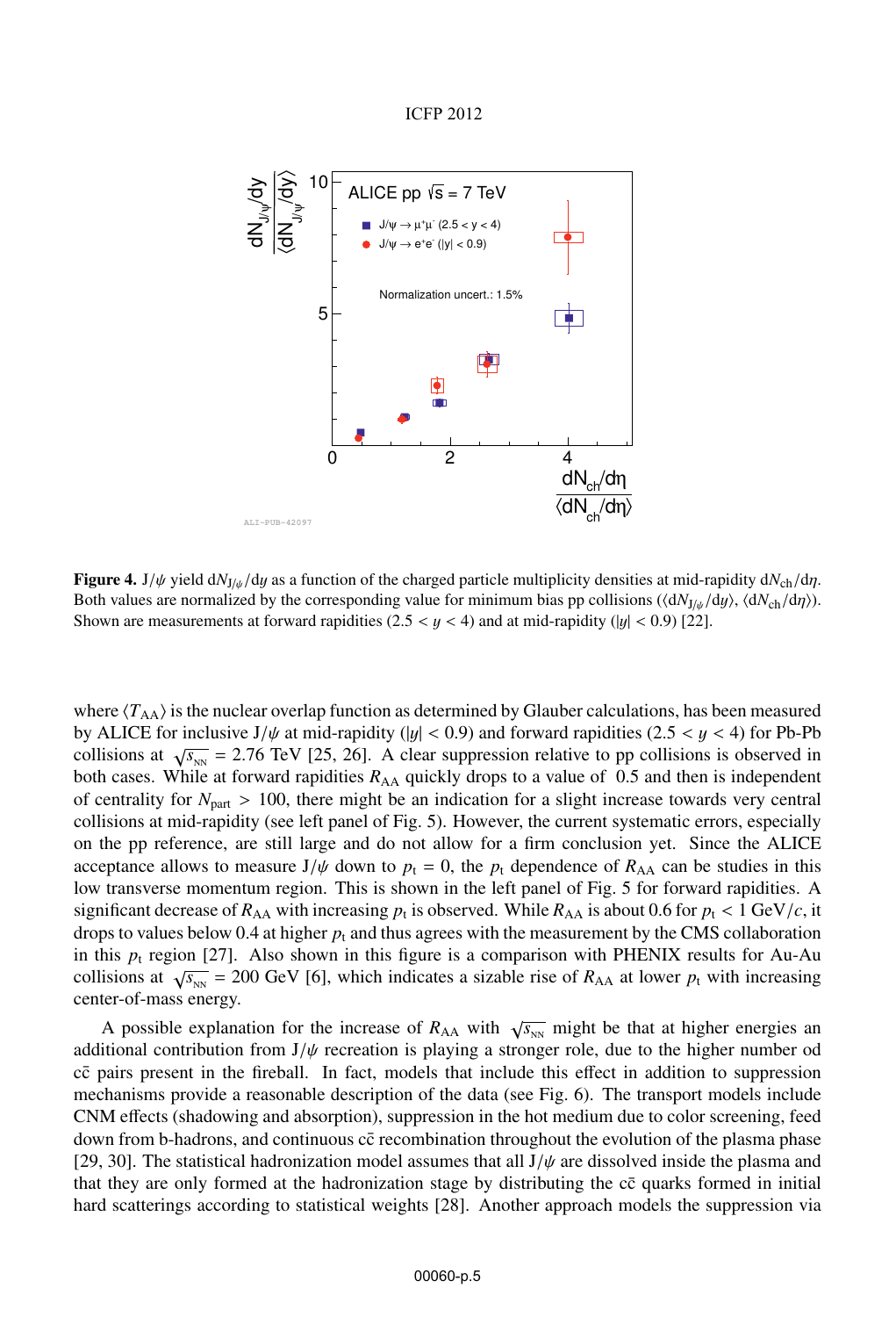#### EPJ Web of Conferences



Figure 5. Left: The nuclear modification factor  $R_{AA}$  as a function of the number of participating nucleons  $\langle N_{\text{part}}\rangle$ , measured in centrality selected Pb-Pb collisions at  $\sqrt{s_{\text{NN}}}$  = 2.76 TeV at mid-rapidity (|y| < 0.9) and forward rapidity (2.5 < y < 4) [25, 26]. Right:  $R_{AA}$  at forward rapidities (2.5 < y < 4) as a function of  $p_t$  in comparison to date by PHENIX [6] and CMS [27].



Figure 6. The nuclear modification factor  $R_{AA}$  as a function of the number of participating nucleons  $\langle N_{\text{part}} \rangle$ , measured in centrality selected Pb-Pb collisions at  $\sqrt{s_{NN}} = 2.76$  TeV at forward rapidity (2.5 < y < 4, left panel) and at mid-rapidity ( $|y| < 0.9$ , right panel) [25, 26]. Shown are comparisons to several model predictions [28–31].

nuclear shadowing and comover absorption, but also has to include recombination in order to match the data [31]. However, for a final interpretation a precise understanding of CNM effects is mandatory and will be addressed by the upcoming pA run.

Figure 7 shows the preliminary result of a  $J/\psi v_2$  measurement by ALICE for the 20% - 60% most central Pb-Pb collisions at  $\sqrt{s_{NN}}$  = 2.76 TeV [32]. It is determined in the region 2.5 < y < 4 by applying a fit with

d*N*J/<sup>ψ</sup>

$$
\frac{dN_{J/\psi}}{d\Delta\phi} \propto 1 + 2v_2^{\text{obs}} \cos(2\,\Delta\phi) \quad \text{with} \quad \Delta\phi = \phi_{\mu\mu} - \Psi_{\text{EP},2},\tag{4}
$$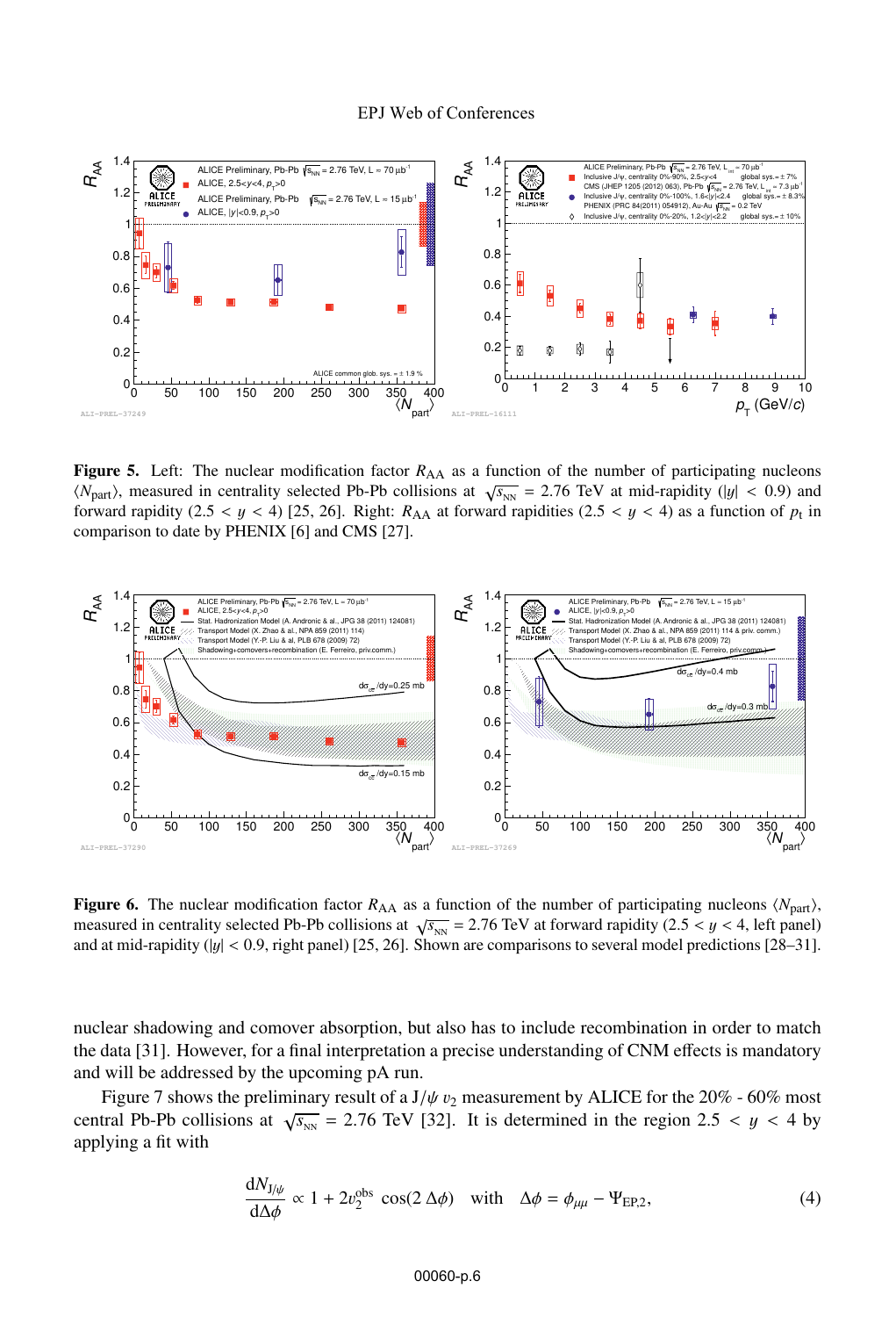#### ICFP 2012



Figure 7. Left: Example of the J/ $\psi v_2$  signal extraction in  $\Delta \phi$  bins. Right: The inclusive J/ $\psi v_2$  measured in the 20% - 60% most central Pb-Pb collisions at  $\sqrt{s_{NN}}$  = 2.76 TeV [32], compared to the STAR measurement [33] and to predictions from parton transport models [34, 35].

where  $\phi_{\mu\mu}$  is the azimuthal angle of the di-muon pair and  $\Psi_{\text{ER2}}$  the event plans angle.  $\Psi_{\text{ER2}}$  is measured with a 2% resolution using the VZERO detectors. In the range  $2 < p_t < 4$  GeV/ $c$  an indication for a non-zero  $v_2$  is observed, as shown in the right panel of Fig. 7, although with a significance of only 2.2  $\sigma$ . However, the magnitude of the effect is in agreement with transport model calculations that include regeneration effects [34, 35].

## **4 Conclusions**

Transverse momentum and rapidity spectra of inclusive  $J/\psi$  have been measured down to  $p_t = 0$  for pp collisions at <sup>√</sup>*<sup>s</sup>* <sup>=</sup> 2.76 TeV and 7 TeV. A good agreement with NRQCD calculations is observed. The same applies to the spectra of prompt  $J/\psi$ . No significant  $J/\psi$  polarization in the forward region is seen in pp collisions at  $\sqrt{s}$  = 7 TeV. An almost linear increase of the J/ $\psi$  yield with the charged particle multiplicity of the underlying event is observed, indicating an impact parameter dependence of  $J/\psi$  production even in elementary pp collisions.

The nuclear modification factor  $R_{AA}$  has been measured for Pb-Pb collisions at  $\sqrt{s_{NN}} = 2.76$  TeV at forward and mid-rapidity for  $p_t > 0$ . A clear indication for less suppression at low  $p_t$  than at high  $p_t$ is found and the  $R_{AA}$  at low  $p_t$  is clearly higher at LHC than at RHIC. Also, a first hint of a non-zero  $v<sub>2</sub>$  has been observed. These observations might indicate that at LHC energies regeneration effects are effective in addition to the suppression mechanisms seen at lower energies.

### **References**

- [1] N. Brambilla *et al.*, Eur. Phys. J. C71, 1534 (2011).
- [2] J.P. Lansberg, Eur. Phys. J. C61, 693 (2009).
- [3] T. Matsui and H. Satz, Phys. Lett **B 178**, 416 (1986).
- [4] B. Alessandro et al. (NA50 Collaboration), Eur. Phys. J. **C 39**, 335 (2005).
- [5] A. Adare et al. (PHENIX Collaboration), Phys. Rev. Lett. 98, 232301 (2007).
- [6] A. Adare et al. (PHENIX Collaboration), Phys.Rev. **C 84**, 054912 (2011).